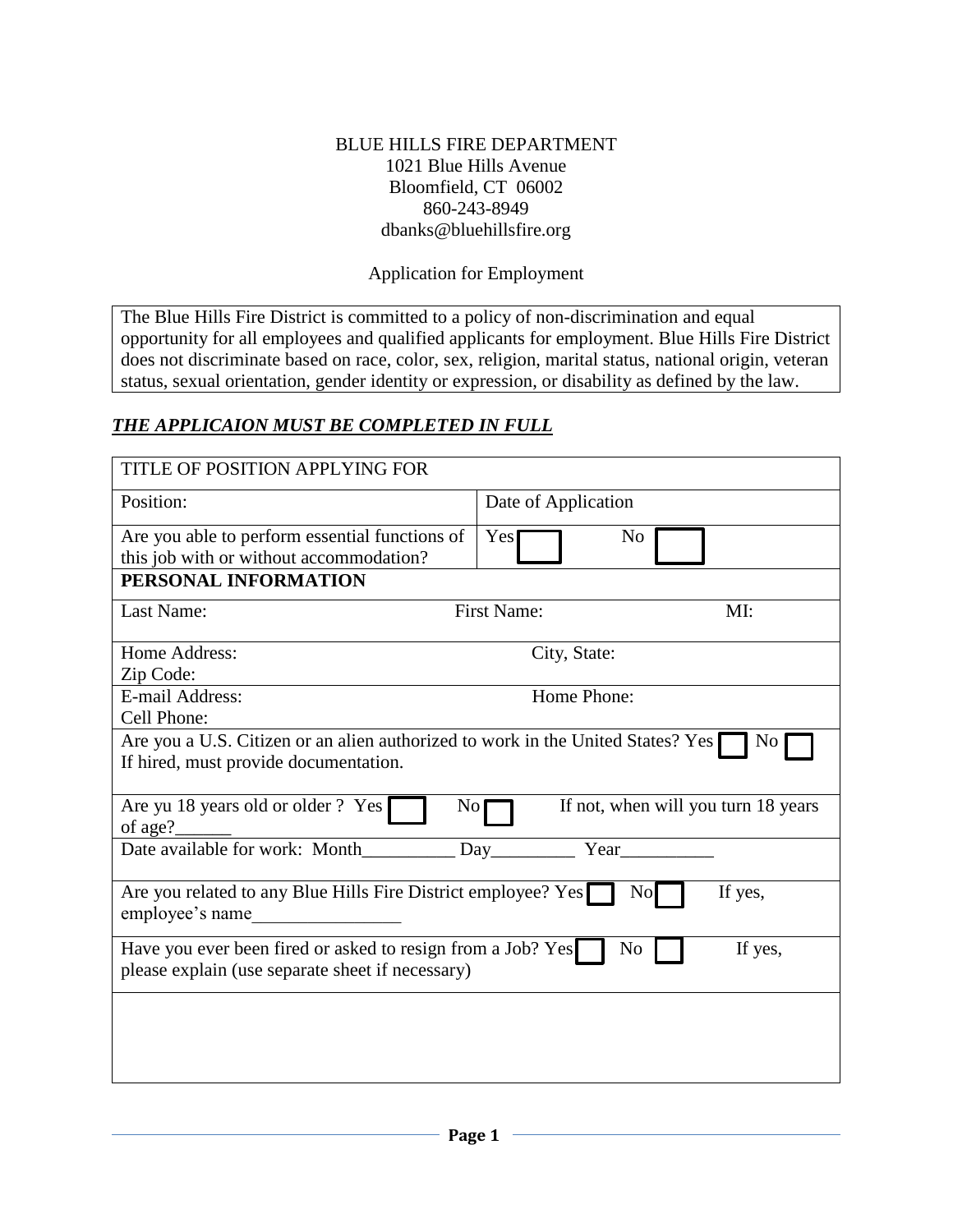| A "yes" answer will not automatically<br>Have you been convicted? Yes<br>$\text{No}$<br>disqualify you from employment. The nature and seriousness of the offense will be considered<br>in relation to the position sought, if so, explain. If you have applied or or received a pardon,<br>please attach evidence for the date and time. |
|-------------------------------------------------------------------------------------------------------------------------------------------------------------------------------------------------------------------------------------------------------------------------------------------------------------------------------------------|
| Military Background: Have you every served in the United States Military? Yes<br>No<br>If yes, you must provide a copy of your DD 214 to receive veterans credit)                                                                                                                                                                         |
|                                                                                                                                                                                                                                                                                                                                           |

# **Please list your Social Media Handles:**

| Facebook      | <b>Twitter</b>  |
|---------------|-----------------|
| Instagram     | LinkedIn        |
| <b>TikTok</b> | <b>SNAPChat</b> |

We reserve the right to review your social media handles.

# **EDUCATION BACKGROUND**

| List High School, Colleges, Universities, Business, or Trade Schools you attended and/or<br>graduated from. If you graduated or earned honors, please list below. |         |         |           |           |              |
|-------------------------------------------------------------------------------------------------------------------------------------------------------------------|---------|---------|-----------|-----------|--------------|
| Name of School and                                                                                                                                                | From    | To      | Course of | Did you   | List Diploma |
| Location                                                                                                                                                          | (Mo/Yr) | (Mo/Yr) | Study     | graduate? | or Degree    |
|                                                                                                                                                                   |         |         |           |           |              |
|                                                                                                                                                                   |         |         |           |           |              |
|                                                                                                                                                                   |         |         |           |           |              |
|                                                                                                                                                                   |         |         |           |           |              |
|                                                                                                                                                                   |         |         |           |           |              |
|                                                                                                                                                                   |         |         |           |           |              |
|                                                                                                                                                                   |         |         |           |           |              |
|                                                                                                                                                                   |         |         |           |           |              |
|                                                                                                                                                                   |         |         |           |           |              |
|                                                                                                                                                                   |         |         |           |           |              |
|                                                                                                                                                                   |         |         |           |           |              |
|                                                                                                                                                                   |         |         |           |           |              |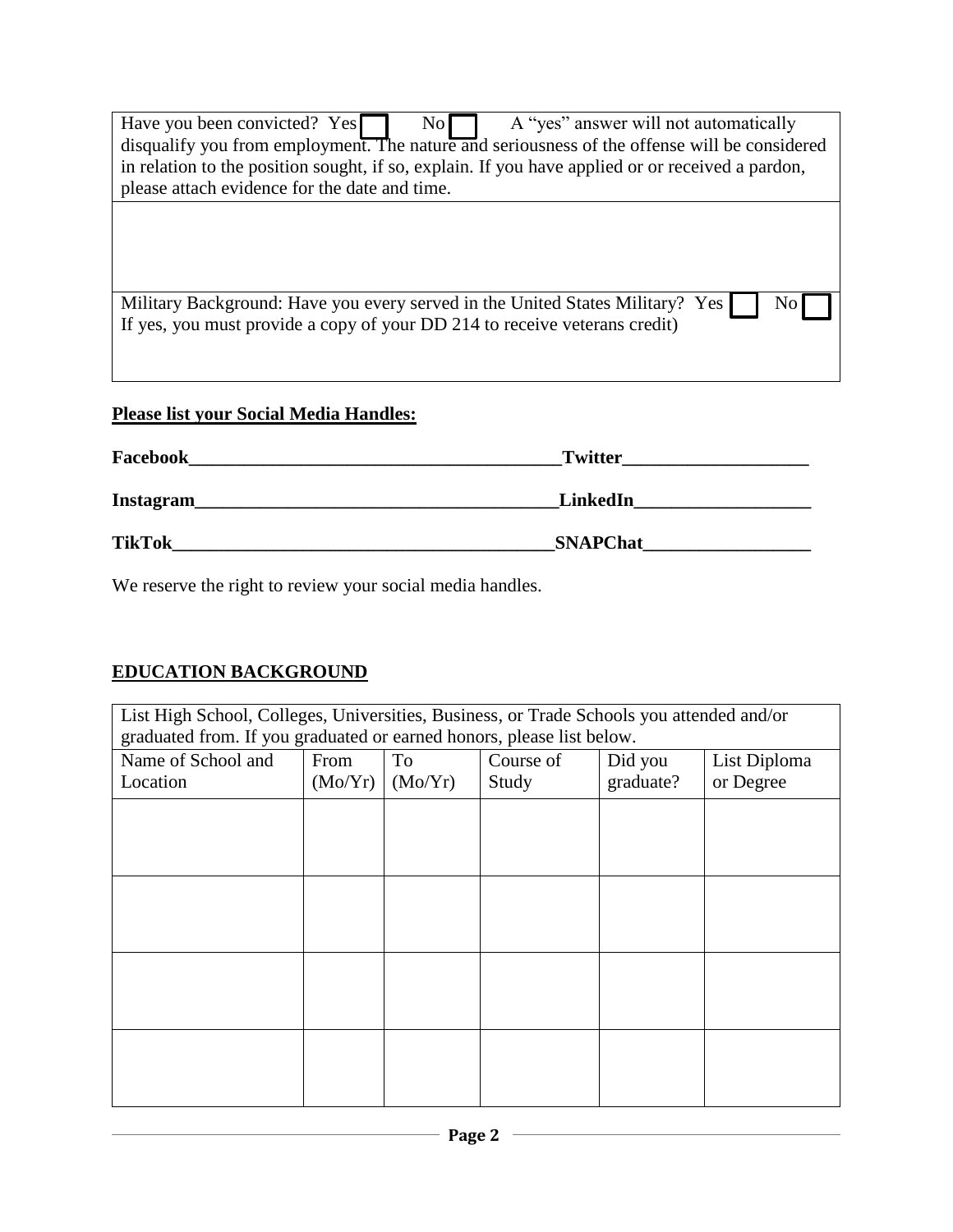### **List if Any:**

### **Community Services Awards, Recognitions, Honors/Awards**

# **LICENSES/CERTIFICATIONS AND SKILLS**

| Do you have a valid driver's license?                                                            |  |  |
|--------------------------------------------------------------------------------------------------|--|--|
| No <sub>1</sub><br>Yes                                                                           |  |  |
|                                                                                                  |  |  |
|                                                                                                  |  |  |
|                                                                                                  |  |  |
| <b>Computer Skills:</b>                                                                          |  |  |
|                                                                                                  |  |  |
| MS Word_____, Excel____, Power Point_____,                                                       |  |  |
|                                                                                                  |  |  |
| Are there any other experiences, skills or qualifications that will be of benefit in the job for |  |  |
| which you are applying?                                                                          |  |  |
|                                                                                                  |  |  |
|                                                                                                  |  |  |

\_\_\_\_\_\_\_\_\_\_\_\_\_\_\_\_\_\_\_\_\_\_\_\_\_\_\_\_\_\_\_\_\_\_\_\_\_\_\_\_\_\_\_\_\_\_\_\_\_\_\_\_\_\_\_\_\_\_\_\_\_\_\_\_\_\_\_\_\_\_\_\_\_\_\_\_\_\_

\_\_\_\_\_\_\_\_\_\_\_\_\_\_\_\_\_\_\_\_\_\_\_\_\_\_\_\_\_\_\_\_\_\_\_\_\_\_\_\_\_\_\_\_\_\_\_\_\_\_\_\_\_\_\_\_\_\_\_\_\_\_\_\_\_\_\_\_\_\_\_\_\_\_\_\_\_\_

\_\_\_\_\_\_\_\_\_\_\_\_\_\_\_\_\_\_\_\_\_\_\_\_\_\_\_\_\_\_\_\_\_\_\_\_\_\_\_\_\_\_\_\_\_\_\_\_\_\_\_\_\_\_\_\_\_\_\_\_\_\_\_\_\_\_\_\_\_\_\_\_\_\_\_\_\_\_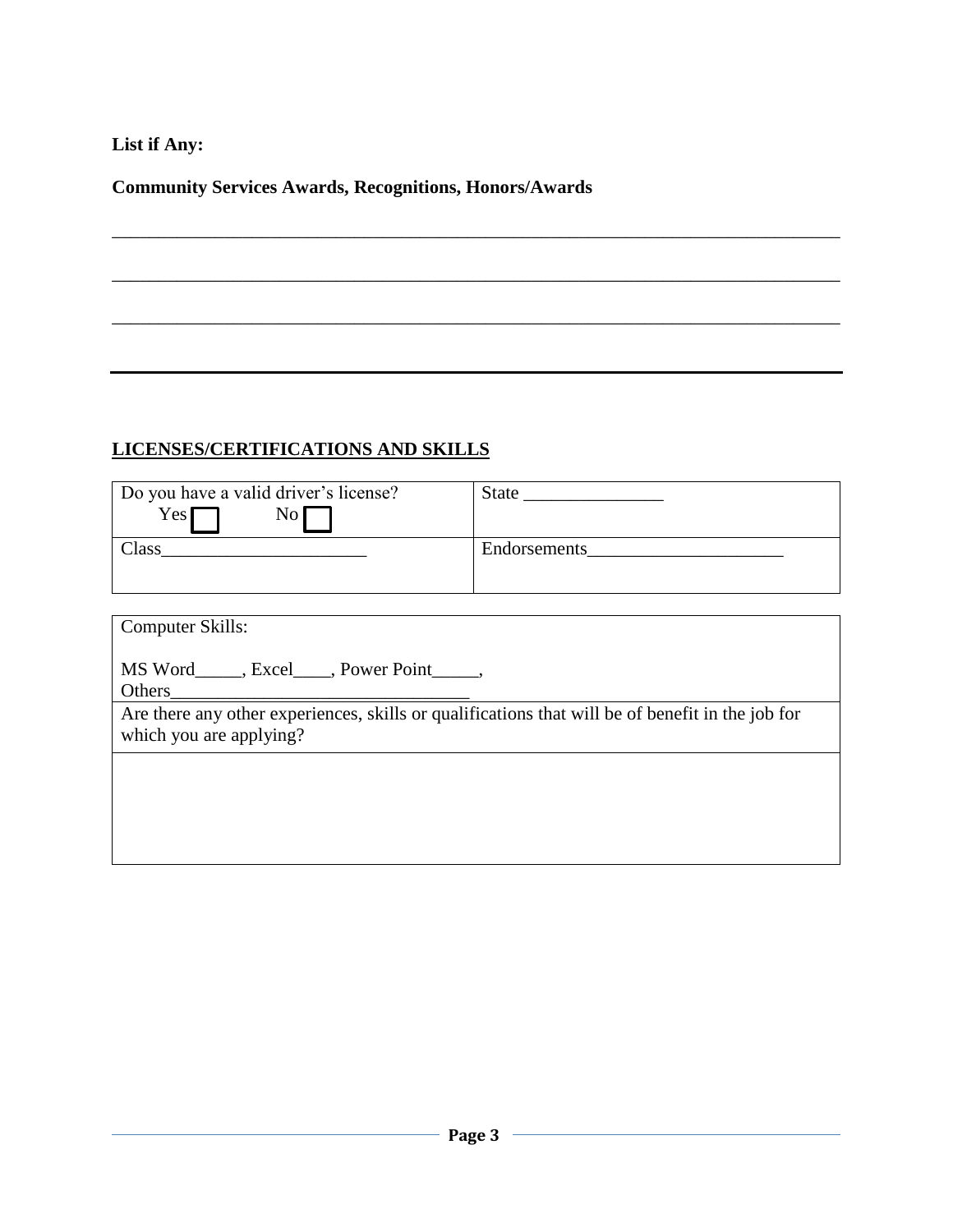### **EMPLOYMENT HISTORY/EXPERIENCE – Please upload or attach your resume or curriculum vitae (C.V.)**

| Begin with your present or most recent employment and work backward consecutively                                           |                  |                                                                                                                       |  |
|-----------------------------------------------------------------------------------------------------------------------------|------------------|-----------------------------------------------------------------------------------------------------------------------|--|
| accounting for all your time since school. List all employment separately. If you need more<br>space, use additional paper. |                  |                                                                                                                       |  |
| Please tell us about your volunteer experience, if any.                                                                     |                  | <u> 1989 - Johann Harry Harry Harry Harry Harry Harry Harry Harry Harry Harry Harry Harry Harry Harry Harry Harry</u> |  |
| <b>Current Employer:</b>                                                                                                    |                  |                                                                                                                       |  |
|                                                                                                                             |                  | Dates of                                                                                                              |  |
| Employment:                                                                                                                 |                  |                                                                                                                       |  |
|                                                                                                                             |                  |                                                                                                                       |  |
|                                                                                                                             |                  |                                                                                                                       |  |
|                                                                                                                             |                  | Part Time__ Full Time__ Hours per week___                                                                             |  |
|                                                                                                                             |                  |                                                                                                                       |  |
| May we contact your supervisor? Yes, $\Box$                                                                                 | $\overline{N_0}$ | Telephone:                                                                                                            |  |
|                                                                                                                             |                  |                                                                                                                       |  |
|                                                                                                                             |                  |                                                                                                                       |  |
|                                                                                                                             |                  |                                                                                                                       |  |
|                                                                                                                             |                  |                                                                                                                       |  |
| are attached:                                                                                                               |                  | Description of Duties - Must be complete in full even if resumes or other supporting materials                        |  |
|                                                                                                                             |                  |                                                                                                                       |  |
|                                                                                                                             |                  |                                                                                                                       |  |
|                                                                                                                             |                  |                                                                                                                       |  |
|                                                                                                                             |                  |                                                                                                                       |  |
|                                                                                                                             |                  |                                                                                                                       |  |
|                                                                                                                             |                  |                                                                                                                       |  |
|                                                                                                                             |                  |                                                                                                                       |  |
|                                                                                                                             |                  |                                                                                                                       |  |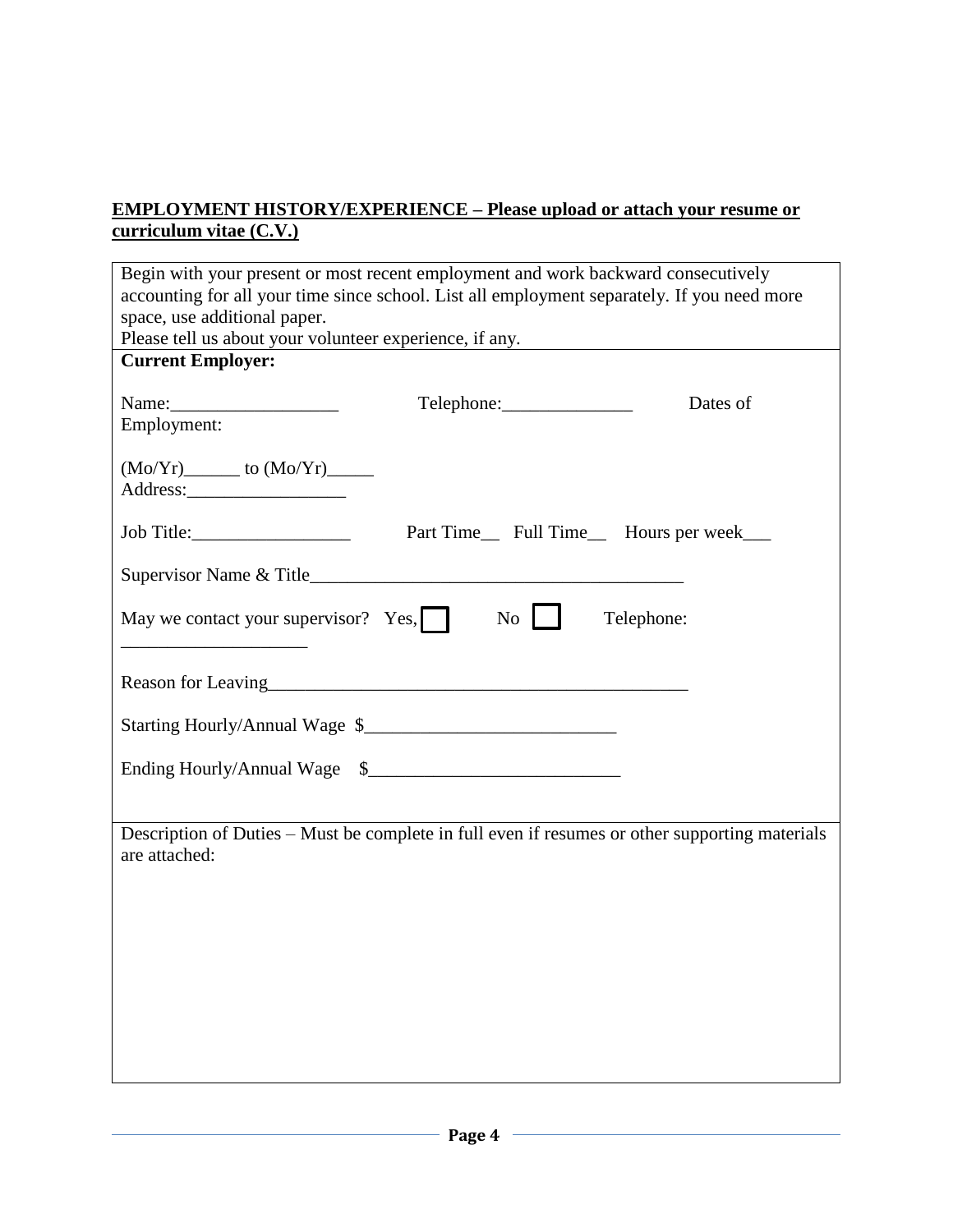| <b>Employer:</b>                                                                                                                                                                                                                                 |                                           |          |
|--------------------------------------------------------------------------------------------------------------------------------------------------------------------------------------------------------------------------------------------------|-------------------------------------------|----------|
|                                                                                                                                                                                                                                                  | Telephone: 2000                           | Dates of |
| Employment:                                                                                                                                                                                                                                      |                                           |          |
| $(Mo/Yr)$ to $(Mo/Yr)$ to $(Mo/Yr)$ to $(Mo/Yr)$ to $(Mo/Yr)$ to $(Mo/Yr)$ and $(Mo/Yr)$ and $(Mo/Yr)$ and $(Mo/Yr)$ and $(Mo/Yr)$ and $(Mo/Yr)$ and $(Mo/Yr)$ and $(Mo/Yr)$ and $(Mo/Yr)$ and $(Mo/Yr)$ and $(Mo/Yr)$ and $(Mo/Yr)$ and $(Mo/Y$ |                                           |          |
|                                                                                                                                                                                                                                                  |                                           |          |
|                                                                                                                                                                                                                                                  | Part Time__ Full Time__ Hours per week___ |          |
|                                                                                                                                                                                                                                                  |                                           |          |
| May we contact your supervisor? Yes, No                                                                                                                                                                                                          | Telephone:                                |          |
| Reason for Leaving<br><u>Example 2014</u>                                                                                                                                                                                                        |                                           |          |
|                                                                                                                                                                                                                                                  |                                           |          |
| Ending Hourly/Annual Wage \$                                                                                                                                                                                                                     |                                           |          |
|                                                                                                                                                                                                                                                  |                                           |          |
| Description of Duties - Must be complete in full even if resumes or other supporting materials<br>are attached:                                                                                                                                  |                                           |          |
|                                                                                                                                                                                                                                                  |                                           |          |
|                                                                                                                                                                                                                                                  |                                           |          |
|                                                                                                                                                                                                                                                  |                                           |          |
|                                                                                                                                                                                                                                                  |                                           |          |
|                                                                                                                                                                                                                                                  |                                           |          |
|                                                                                                                                                                                                                                                  |                                           |          |
|                                                                                                                                                                                                                                                  |                                           |          |
|                                                                                                                                                                                                                                                  |                                           |          |
|                                                                                                                                                                                                                                                  |                                           |          |
|                                                                                                                                                                                                                                                  |                                           |          |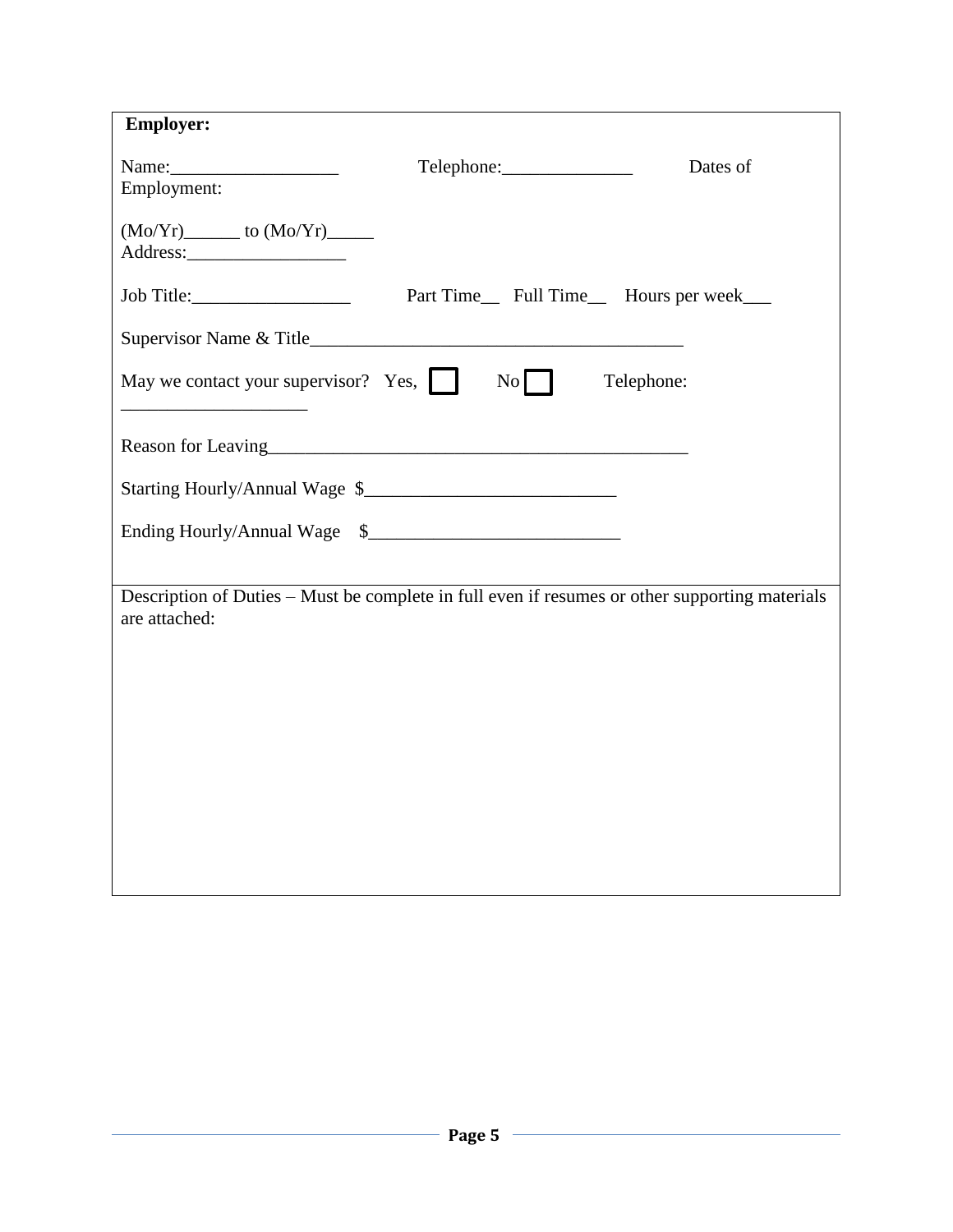| <b>Employer:</b>                                                                                                  |                                           |          |
|-------------------------------------------------------------------------------------------------------------------|-------------------------------------------|----------|
|                                                                                                                   |                                           | Dates of |
| Employment:                                                                                                       |                                           |          |
|                                                                                                                   |                                           |          |
|                                                                                                                   |                                           |          |
|                                                                                                                   | Part Time__ Full Time__ Hours per week___ |          |
|                                                                                                                   |                                           |          |
| May we contact your supervisor? Yes, $\Box$ No $\Box$<br><u> 1989 - Johann John Stein, mars eta biztanleria (</u> | Telephone:                                |          |
|                                                                                                                   |                                           |          |
|                                                                                                                   |                                           |          |
|                                                                                                                   |                                           |          |
|                                                                                                                   |                                           |          |
| Description of Duties - Must be complete in full even if resumes or other supporting materials<br>are attached:   |                                           |          |
|                                                                                                                   |                                           |          |
|                                                                                                                   |                                           |          |
|                                                                                                                   |                                           |          |
|                                                                                                                   |                                           |          |
|                                                                                                                   |                                           |          |
|                                                                                                                   |                                           |          |
|                                                                                                                   |                                           |          |
|                                                                                                                   |                                           |          |
|                                                                                                                   |                                           |          |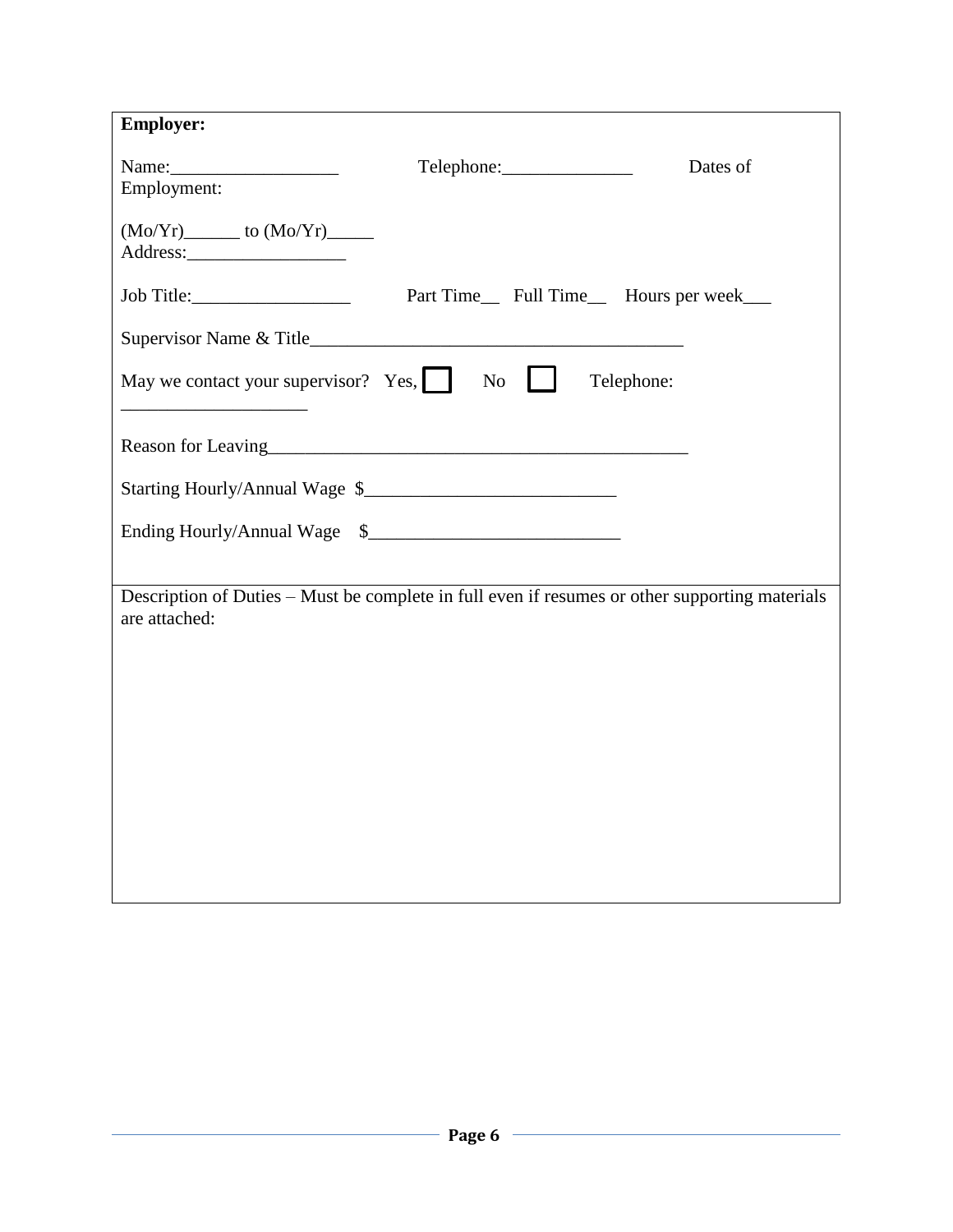| <b>Employer:</b>                                                                                                                                                                                                                                                                                      |                                                                                                |          |
|-------------------------------------------------------------------------------------------------------------------------------------------------------------------------------------------------------------------------------------------------------------------------------------------------------|------------------------------------------------------------------------------------------------|----------|
| Name: $\frac{1}{2}$ Name: $\frac{1}{2}$ Name: $\frac{1}{2}$ Name: $\frac{1}{2}$ Name: $\frac{1}{2}$ Name: $\frac{1}{2}$ Name: $\frac{1}{2}$ Name: $\frac{1}{2}$ Name: $\frac{1}{2}$ Name: $\frac{1}{2}$ Name: $\frac{1}{2}$ Name: $\frac{1}{2}$ Name: $\frac{1}{2}$ Name: $\frac{1}{2$<br>Employment: |                                                                                                | Dates of |
| $(Mo/Yr)$ to $(Mo/Yr)$ to $(Mo/Yr)$ to $(Mo/Yr)$ to $(Mo/Yr)$ to $(Mo/Yr)$ and $(Mo/Yr)$ and $(Mo/Yr)$ and $(Mo/Yr)$ and $(Mo/Yr)$ and $(Mo/Yr)$ and $(Mo/Yr)$ and $(Mo/Yr)$ and $(Mo/Yr)$ and $(Mo/Yr)$ and $(Mo/Yr)$ and $(Mo/Yr)$ and $(Mo/Y$                                                      |                                                                                                |          |
|                                                                                                                                                                                                                                                                                                       |                                                                                                |          |
|                                                                                                                                                                                                                                                                                                       | Part Time__ Full Time__ Hours per week___                                                      |          |
|                                                                                                                                                                                                                                                                                                       |                                                                                                |          |
| May we contact your supervisor? Yes, $\Box$ No<br><u> 1989 - Johann Barbara, martxa al III-lea</u>                                                                                                                                                                                                    | Telephone:                                                                                     |          |
|                                                                                                                                                                                                                                                                                                       | Reason for Leaving<br><u>Example 2014</u>                                                      |          |
| Ending Hourly/Annual Wage \$                                                                                                                                                                                                                                                                          |                                                                                                |          |
| are attached:                                                                                                                                                                                                                                                                                         | Description of Duties - Must be complete in full even if resumes or other supporting materials |          |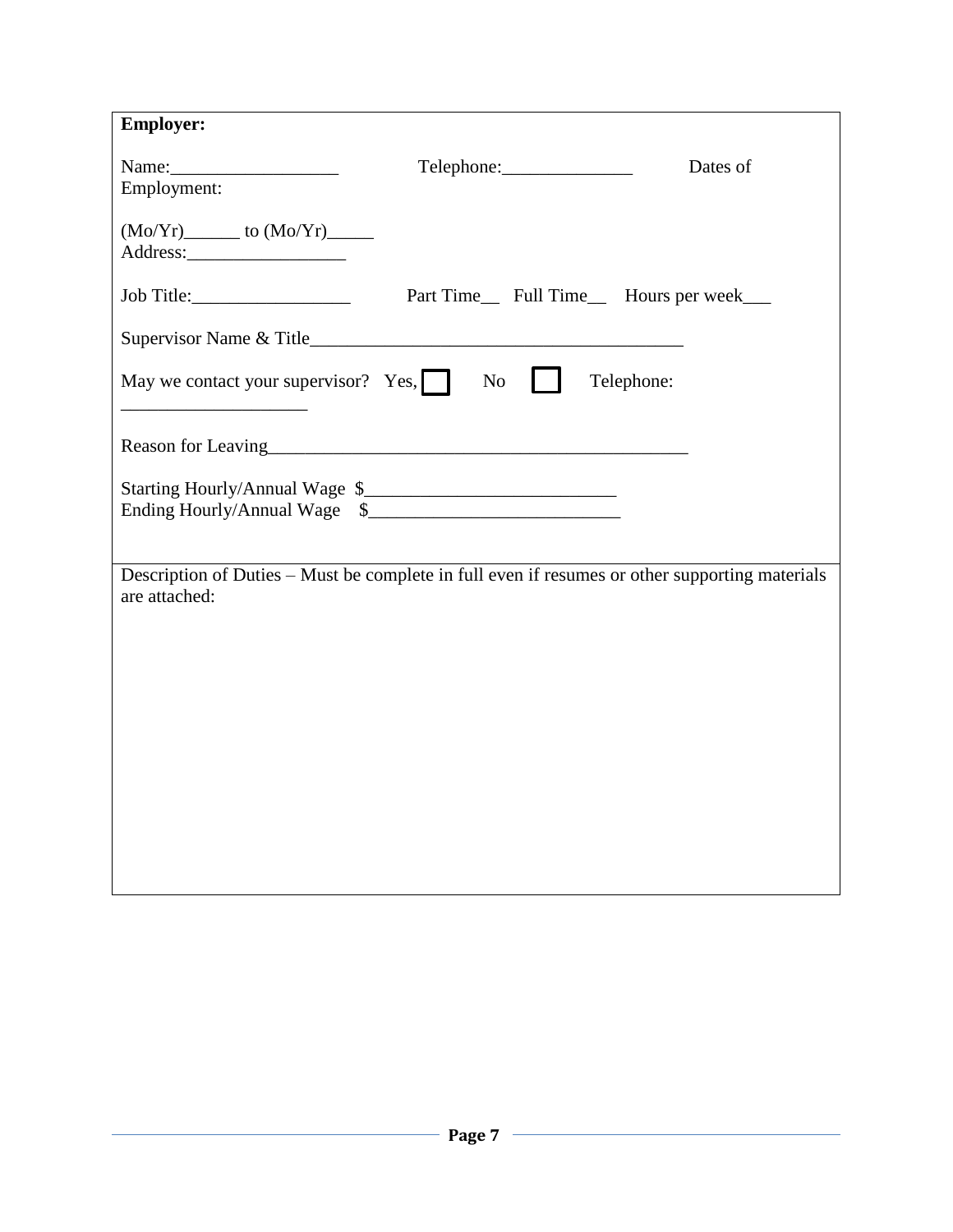#### **REFERENCES**

Please list three non-family member references. Example, supervisor, teacher, professor, work colleague, etc. Reference may choose to write a letter.

| Email<br>$\mathcal{L}$                                                                                                                                                                                                                                                                                                                                                                                                                                                     |  |
|----------------------------------------------------------------------------------------------------------------------------------------------------------------------------------------------------------------------------------------------------------------------------------------------------------------------------------------------------------------------------------------------------------------------------------------------------------------------------|--|
| $\frac{1}{2} \left( \frac{1}{2} \right) \left( \frac{1}{2} \right) \left( \frac{1}{2} \right) \left( \frac{1}{2} \right) \left( \frac{1}{2} \right) \left( \frac{1}{2} \right) \left( \frac{1}{2} \right) \left( \frac{1}{2} \right) \left( \frac{1}{2} \right) \left( \frac{1}{2} \right) \left( \frac{1}{2} \right) \left( \frac{1}{2} \right) \left( \frac{1}{2} \right) \left( \frac{1}{2} \right) \left( \frac{1}{2} \right) \left( \frac{1}{2} \right) \left( \frac$ |  |
| How Long have you known this                                                                                                                                                                                                                                                                                                                                                                                                                                               |  |
|                                                                                                                                                                                                                                                                                                                                                                                                                                                                            |  |
|                                                                                                                                                                                                                                                                                                                                                                                                                                                                            |  |
|                                                                                                                                                                                                                                                                                                                                                                                                                                                                            |  |
|                                                                                                                                                                                                                                                                                                                                                                                                                                                                            |  |
| How Long have you known this                                                                                                                                                                                                                                                                                                                                                                                                                                               |  |
|                                                                                                                                                                                                                                                                                                                                                                                                                                                                            |  |
| Email                                                                                                                                                                                                                                                                                                                                                                                                                                                                      |  |
|                                                                                                                                                                                                                                                                                                                                                                                                                                                                            |  |
| How Long have you known this                                                                                                                                                                                                                                                                                                                                                                                                                                               |  |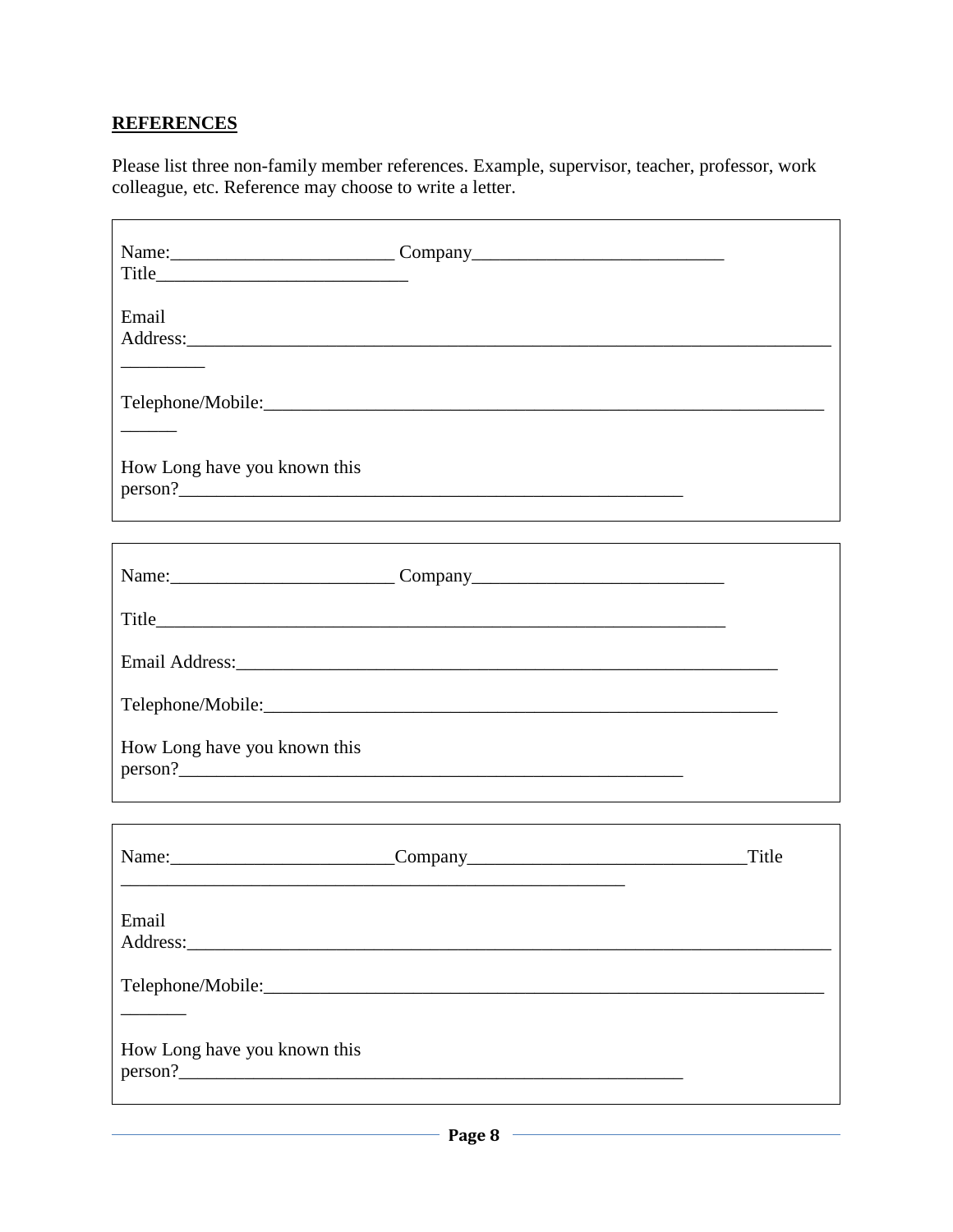Please write below why do you want this position, and why you believe you are most qualified for this position?

\_\_\_\_\_\_\_\_\_\_\_\_\_\_\_\_\_\_\_\_\_\_\_\_\_\_\_\_\_\_\_\_\_\_\_\_\_\_\_\_\_\_\_\_\_\_\_\_\_\_\_\_\_\_\_\_\_\_\_\_\_\_\_\_\_\_\_\_\_\_\_\_\_\_\_\_\_\_

\_\_\_\_\_\_\_\_\_\_\_\_\_\_\_\_\_\_\_\_\_\_\_\_\_\_\_\_\_\_\_\_\_\_\_\_\_\_\_\_\_\_\_\_\_\_\_\_\_\_\_\_\_\_\_\_\_\_\_\_\_\_\_\_\_\_\_\_\_\_\_\_\_\_\_\_\_\_

\_\_\_\_\_\_\_\_\_\_\_\_\_\_\_\_\_\_\_\_\_\_\_\_\_\_\_\_\_\_\_\_\_\_\_\_\_\_\_\_\_\_\_\_\_\_\_\_\_\_\_\_\_\_\_\_\_\_\_\_\_\_\_\_\_\_\_\_\_\_\_\_\_\_\_\_\_\_

\_\_\_\_\_\_\_\_\_\_\_\_\_\_\_\_\_\_\_\_\_\_\_\_\_\_\_\_\_\_\_\_\_\_\_\_\_\_\_\_\_\_\_\_\_\_\_\_\_\_\_\_\_\_\_\_\_\_\_\_\_\_\_\_\_\_\_\_\_\_\_\_\_\_\_\_\_\_

### **APPLICANT'S CERTIFICATION**

I certify that there are no misrepresentations, omissions, or falsifications of information in the written expressed statements. The statements and answers that are made by me are true, complete to the best of my knowledge. I understand that falsification of any information is grounds for disqualification.

I understand that failure to follow directions and complete all sections of this application is grounds for immediate dismissal from the application process.

I give my consent to the Blue Hills Fire District to check with personal references, previous employers and educational institutions concerning my employment.

I release Blue Hills Fire District previous employers and educational institutions from any liability arising from disclosure of information concerning my employment or personal history.

The acceptance of this application or the granting of an interview does not constitute an offer of employment or an employment agreement of any kind. In the event I am employed by the Blue Hills Fire District, I understand that the terms and conditions of my employment will be governed by the orders, rules, regulations and/or collective bargaining agreement.

Proof of citizenship or employment eligibility in accordance with the Immigration and Reform and Control Act of 1986 will be required at the time of appointment.

Applicants are subject to pre-employment drug testing pursuant to Connecticut General Statues 31.5v. A positive test result is grounds for denial of employment or the withdrawal of any offer of employment. Individuals who are employed in positions intended as safety sensitive or high risk, or in positions requiring Commercial Driver's Licenses will be subject to random testing in pursuant to state and federal law.

I hereby acknowledge that I have read the above statements and understand them.

Signature: \_\_\_\_\_\_\_\_\_\_\_\_\_\_\_\_\_\_\_\_\_\_\_\_\_\_\_\_\_\_\_\_\_\_\_\_\_\_\_\_\_\_\_\_\_\_\_\_\_ Date: \_\_\_\_\_

Print Name: \_\_\_\_\_\_\_\_\_\_\_\_\_\_\_\_\_\_\_\_\_\_\_\_\_\_\_\_\_\_\_\_\_\_\_\_\_\_\_\_\_\_\_\_\_\_\_\_